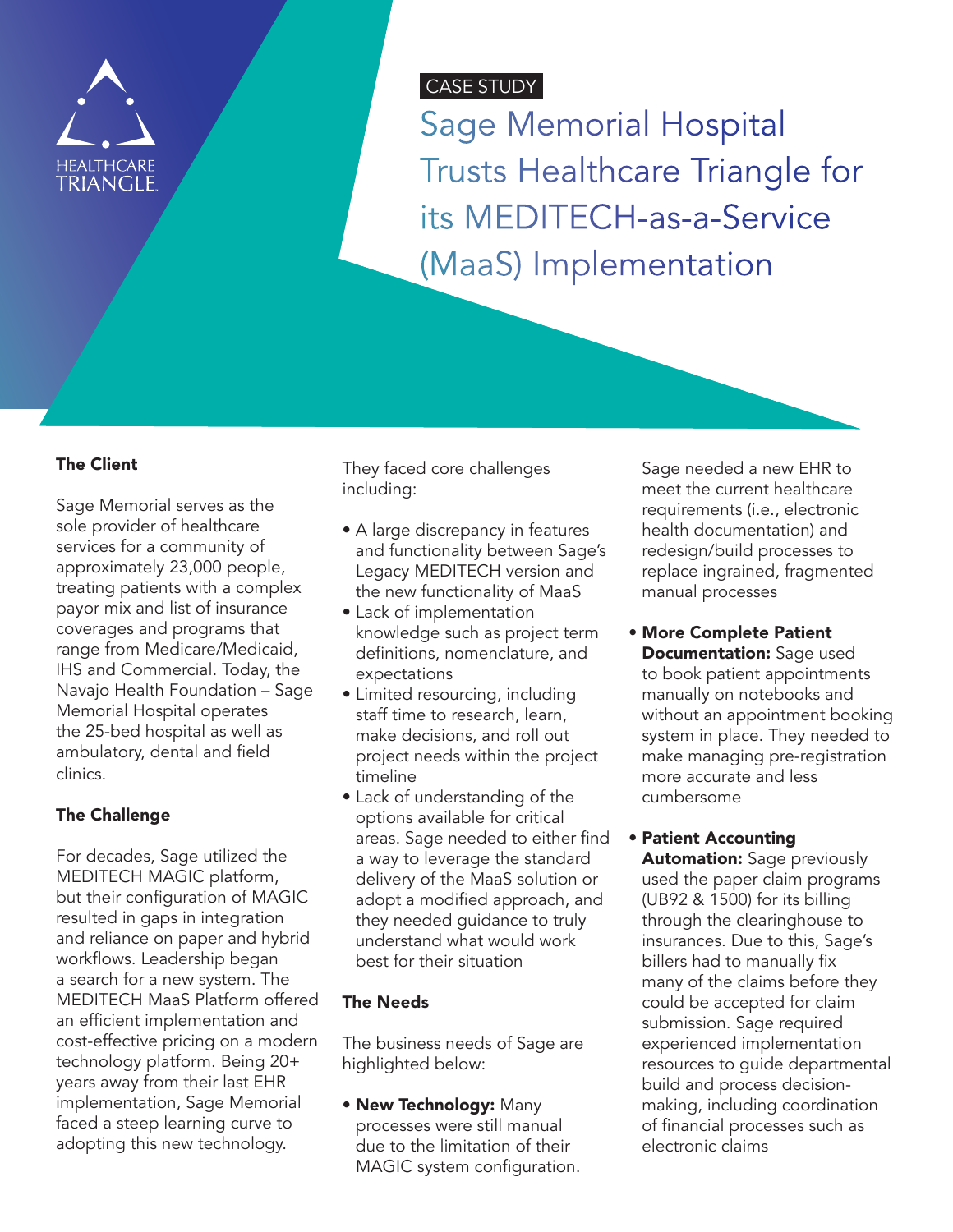# Reasons for choosing HCTI

HCTI's partnership with the client led to understanding Sage's specific business objectives and establishing trust. This allowed HCTI to offer targeted resources/support and a flexible delivery model that didn't lock them into long-term contracts or "minimums" to meet their needs and project timeline. HCTI also offered:

- Expertise and experience with Expanse/MaaS software, industry best practices, and implementation methodology
- A strong understanding of project priorities and terminology
- Experience with IHS unique requirements for documentation and billing
- Resources with experience in the MAGIC platform and conversion to Expanse/MaaS
- The trust that HCTI would truly help them for a great price

[www.healthcaretriangle.com](http://www.healthcaretriangle.com ) (888) 706-0310 (203) 774-3323



- Template for New Services/ **Offerings:** Sage wanted to implement a system to support future strategic initiatives, such as re-establishing surgical services and leveraging the new EHR to capture discrete data and more easily report on regulatory requirements
- Platform and Vendor Knowledge/Expertise: Sage wanted to ensure effective communication with the vendor and proper/appropriate utilization of the MaaS EHR Platform

#### The Work

Some of the key highlights of HCTI's work for Sage include:

- HCTI consultants worked to bridge communications for Sage and MEDITECH staff in understanding each other's needs and requirements. HCTI also provided guidance for the Sage team to focus on implementing the features best suited for their needs
- HCTI guided the implementation of the electronic 837 claim format. HCTI led the effort in coordinating between the Sage team, MEDITECH, and the claims clearinghouse so that claim data could flow smoothly from one system to another
- HCTI assisted Sage in setting up and optimizing worklist functionality, replacing paper reports previously required to manage and track daily work
- HCTI worked closely with MEDITECH to set up and demonstrate the optimum workflow in MaaS, and Sage is

now using CWS for all their clinic appointments. More importantly, patient care is done electronically throughout the scheduling, provider documentation, and the discharge process – all in one cohesive workflow

- HCTI provided experience and expert guidance to support Sage and MEDITECH in the design and build of workflows for current and future initiatives
- Strong, dedicated resources with Expanse/MaaS best practice implementation experience targeted for critical access hospital organizations were provided
- HCTI provided a flexible plan with experienced consultants who could fill in the gaps where the client could not provide the required level of engagement

#### Results

Sage Memorial had a successful and on-time Go-Live of its MaaS EHR Platform. Users continue to learn and gain comfort with the new workflows and take advantage of the efficiencies. Some of the key results achieved by Sage include:

- More complete, accurate, and robust data and reporting
- The successful transition from paper and free-text notes for nursing staff, enabling structured data assessments and electronic care planning. HCTI continues to assist with optimization, streamlining build and nursing workflows
- Ambulatory clinical build focused on efficiencies in documentation per specialty helping to